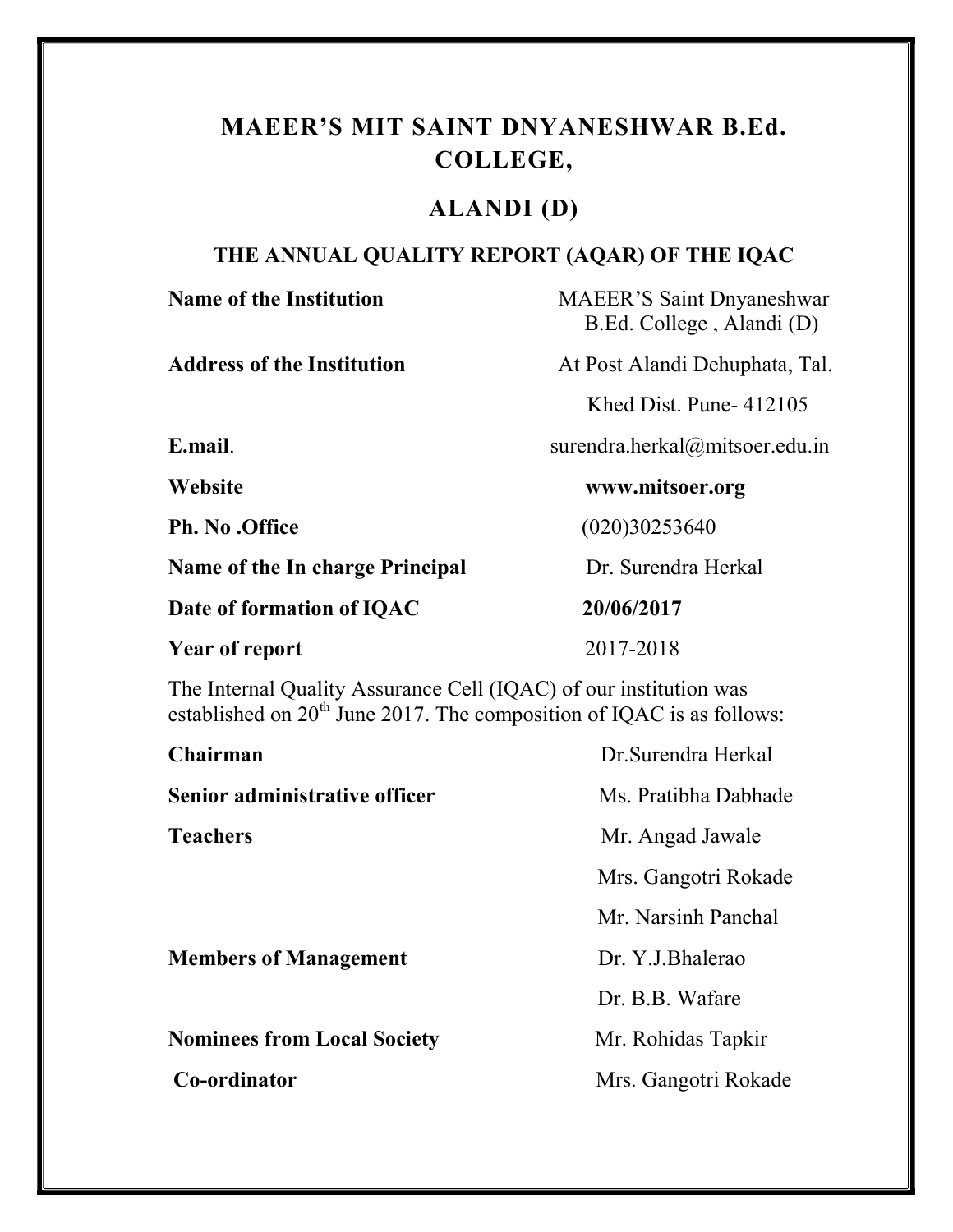

 $(20^{th}$  June 2017)

### Members of the committee

Dr. Surendra Herkal (Principal)

Asst. Prof. Pratibha Dabhade

Asst. Prof. Angad Jawale

Asst. Prof. Gangotri Rokade

Asst. Prof. Narsinh Panchal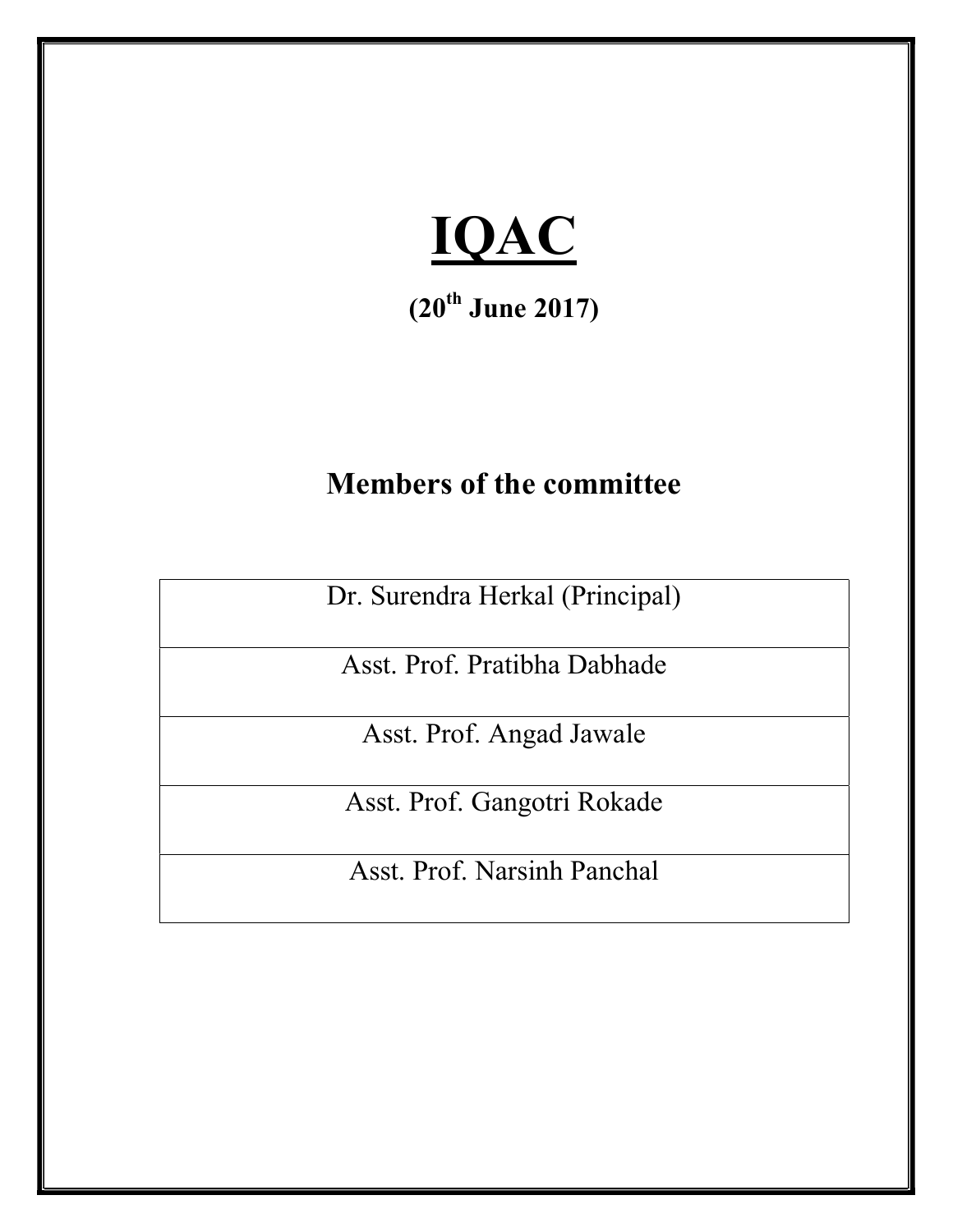Date:  $20^{th}$  June 2017

#### Agenda:

- 1. Regarding the S.Y. B.Ed. Syllabus framework.
- 2. S.Y. B.Ed. department-wise tentative workload distribution among the staff members.

#### Decisions taken by the committee members:

- 1. The Second year B.Ed. syllabus was discussed by the committee members thoroughly and decisions regarding the allotment of compulsory subjects to the staff members were taken.
- 2. The decision regarding the Allotment of methods for first and second year B.Ed. to the staff members was taken. Allotment of elective papers S.Y. B.Ed. 204 and the papers of S.Y. B.Ed. Courses 208- 212: Enhancing Professional capacities were decided according to the specialization and expertise of the teacher-educators.
- 3. The workload distribution of various important departments for Second year B.Ed. was decided by the committee members.

| Dr. Surendra Herkal (Principal) |  |
|---------------------------------|--|
| Asst. Prof. Pratibha Dabhade    |  |
| Asst. Prof. Angad Jawale        |  |
| Asst. Prof. Gangotri Rokade     |  |
| Asst. Prof. Narsinh Panchal     |  |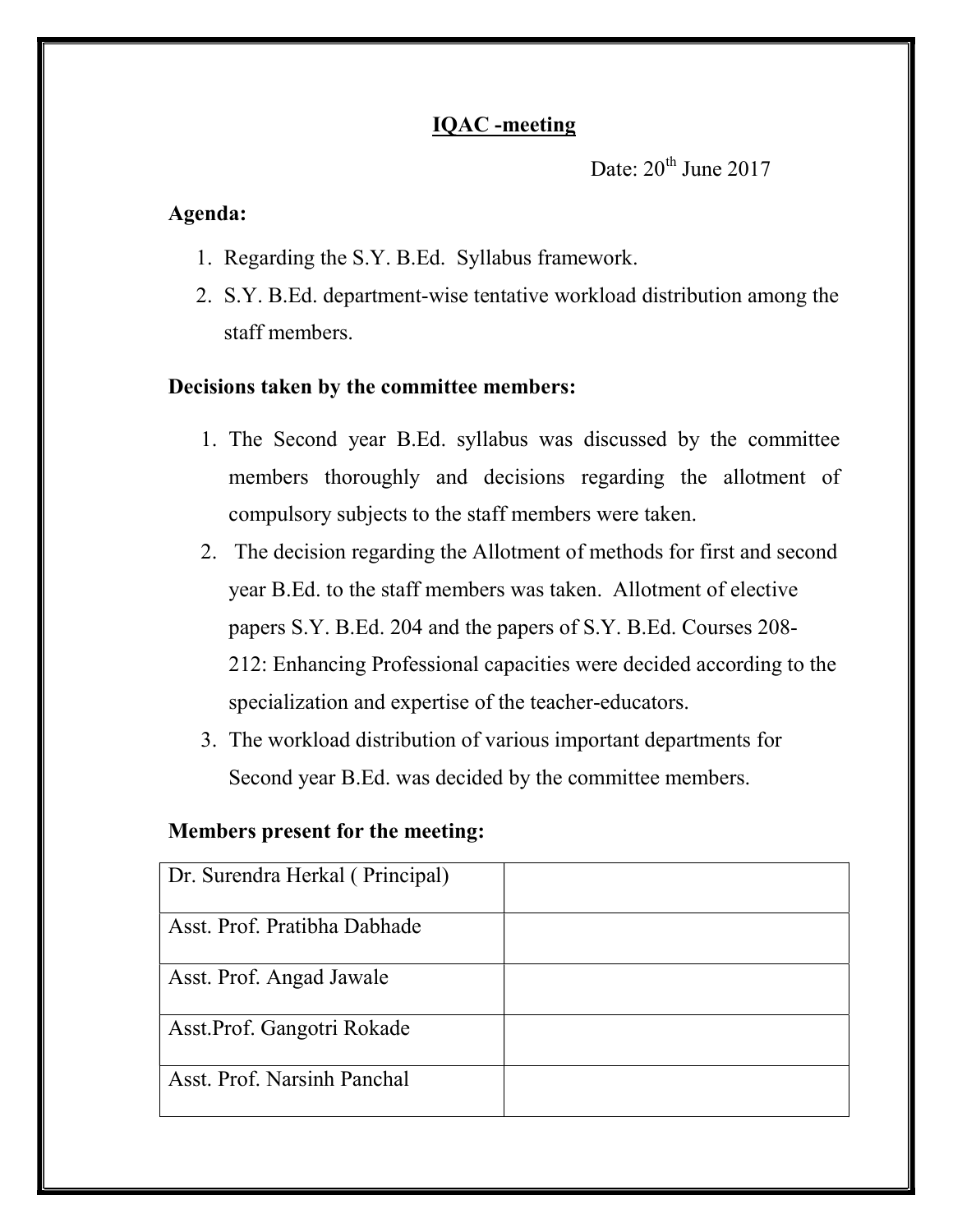```
Date: 3<sup>rd</sup> July 2017
```
#### Agenda:

1. Taking decisions regarding the Practice lessons for S.Y. B.Ed.

#### Decisions taken by the committee members:

- 1. It was decided that Practice lessons orientation for S.Y.B.Ed. will be given on  $8<sup>th</sup>$  July 2017 and the lessons will be conducted from  $17<sup>th</sup>$  July 2017 to 21<sup>st</sup> July 2017.
- 2. The marking scheme of practice lessons was decided by the committee members according to the criteria.
- 3. It was decided that one of the staff member will give orientation and the demonstration of each method of Practice lessons will be done by the trained ex-students of the college.
- 4. Attendance of all the students is compulsory for the Practice lessons.
- 5. Marks out of 100 will be given for each Practice lesson.
- 6. Total marks will be converted into 50 marks.

| Dr. Surendra Herkal (Principal) |  |
|---------------------------------|--|
|                                 |  |
| Asst. Prof. Pratibha Dabhade    |  |
| Asst. Prof. Angad Jawale        |  |
| Asst. Prof. Gangotri Rokade     |  |
| Asst. Prof. Narsinh Panchal     |  |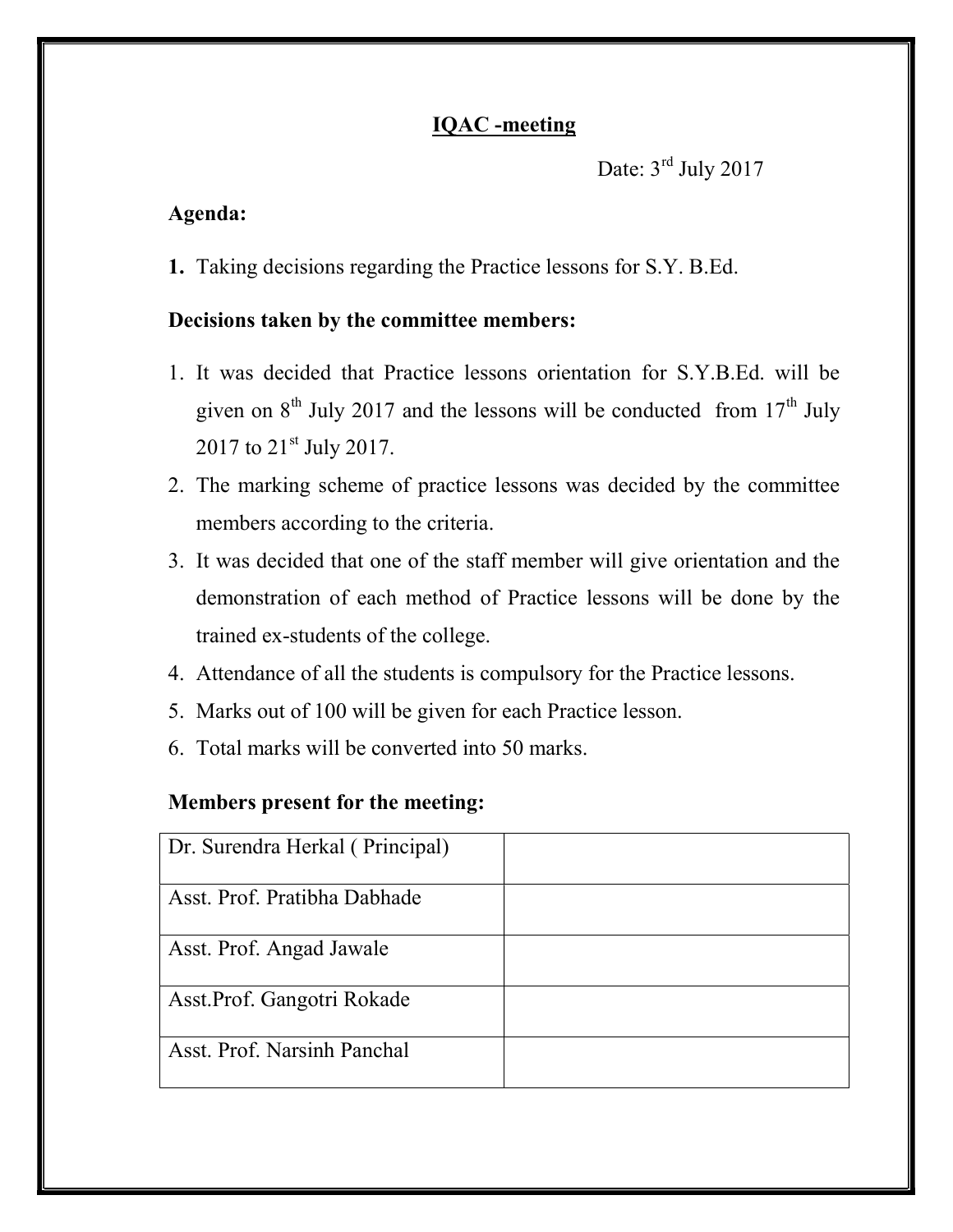Date:  $24^{\text{th}}$  July 2017

#### Agenda:

#### 1. Deciding about Opening Ceremony of First year B.Ed.

#### Decisions taken by the committee members:

- 1. It was decided that opening ceremony for F.Y.B.Ed. Batch 2017-18 will be done on 1<sup>st</sup> Sept. 2017.
- 2. It was decided that one of the staff member will give orientation of the syllabus and also discuss about the marking scheme.
- 3. Attendance was made compulsory for the opening ceremony.

| Dr. Surendra Herkal (Principal) |  |
|---------------------------------|--|
| Asst. Prof. Pratibha Dabhade    |  |
| Asst. Prof. Angad Jawale        |  |
| Asst.Prof. Gangotri Rokade      |  |
| Asst. Prof. Narsinh Panchal     |  |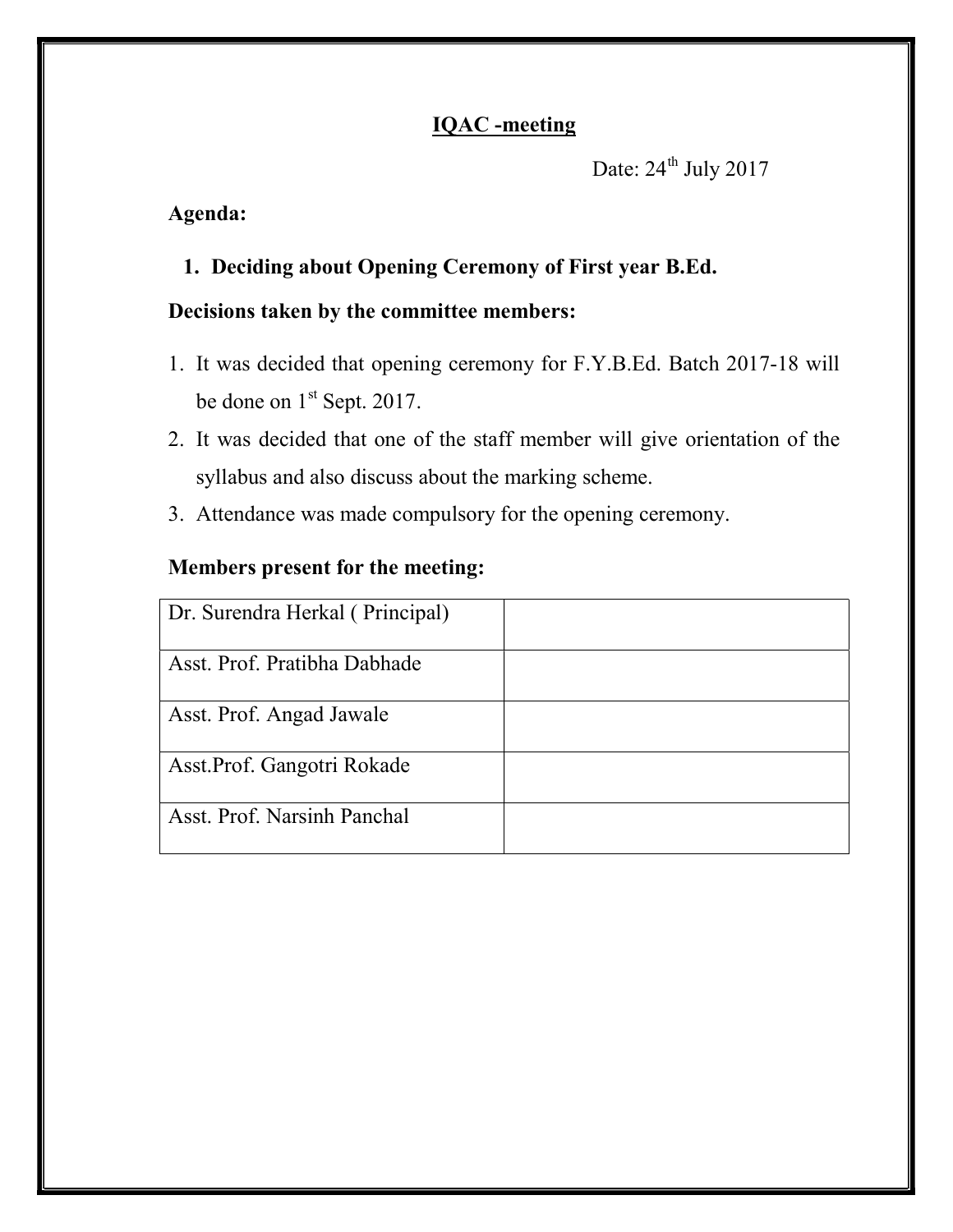Date: 26<sup>th</sup> September 2017

#### Agenda:

- 1. Deciding about the Microteaching lessons planning.
- 2. Deciding about the marking schemes of Microteaching & Integration lessons.
- 3. Taking decisions regarding the demo lessons of microteaching & Integration lessons.

#### Decisions taken by the committee members:

- 1. It was decided that microteaching will start from  $2<sup>nd</sup>$  October 2017.
- 2. For microteaching. The marking scheme according to the criteria was decided by the committee members. Marks out of 50 will be given to teach and reteach of each microteaching skill. Total will be converted to 25.
- 3. It was decided that each staff member will give orientation and demonstration of the allotted microteaching skill so that the students will get clear idea about the assessment criteria of the microteaching lessons.
- 4. The 6 microteaching skills were decided by the committee members from the given list of skills.

| Dr. Surendra Herkal (Principal) |  |
|---------------------------------|--|
|                                 |  |
| Asst. Prof. Pratibha Dabhade    |  |
|                                 |  |
| Asst. Prof. Angad Jawale        |  |
| Asst. Prof. Gangotri Rokade     |  |
|                                 |  |
| Asst. Prof. Narsinh Panchal     |  |
|                                 |  |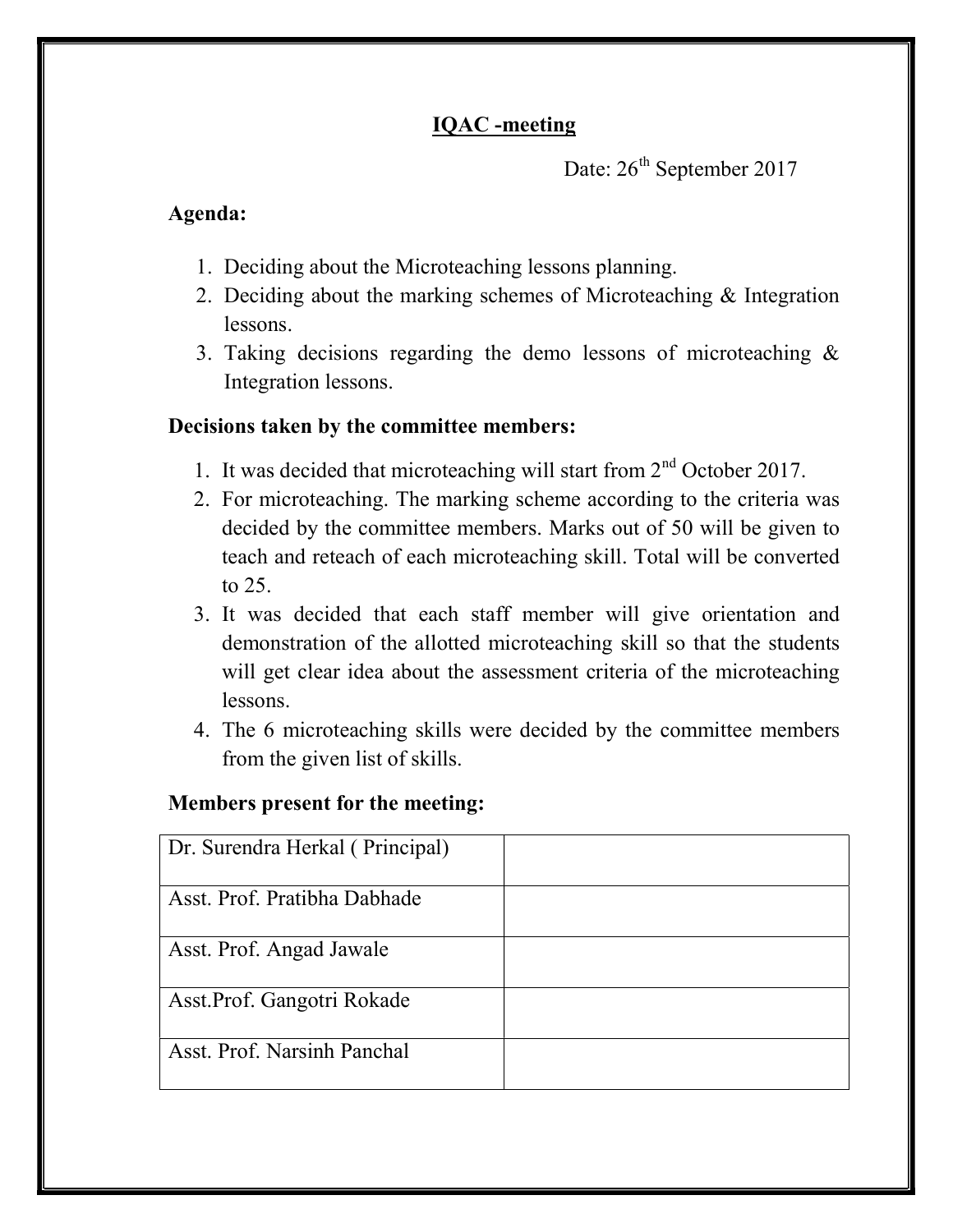#### Date:  $24^{th}$  July 2017

#### Agenda:

1. Taking decisions regarding four months Internship programme for S.Y. B.Ed.

#### Decisions taken by the committee members:

- 1. It was decided that four months Internship programme for the second year B.Ed. will start from 01/08/2017.
- 2. It was decided that Internship dept. Incharge will give the orientation of Internship programme.
- 3. The marking scheme of Internship programme was decided by the committee members according to the criteria.
- 4. Total marks will be converted into 50 marks.
- 5. Attendance of all the students is compulsory for four months Internship programme.

| Dr. Surendra Herkal (Principal) |  |
|---------------------------------|--|
| Asst. Prof. Pratibha Dabhade    |  |
| Asst. Prof. Angad Jawale        |  |
| Asst. Prof. Gangotri Rokade     |  |
| Asst. Prof. Narsinh Panchal     |  |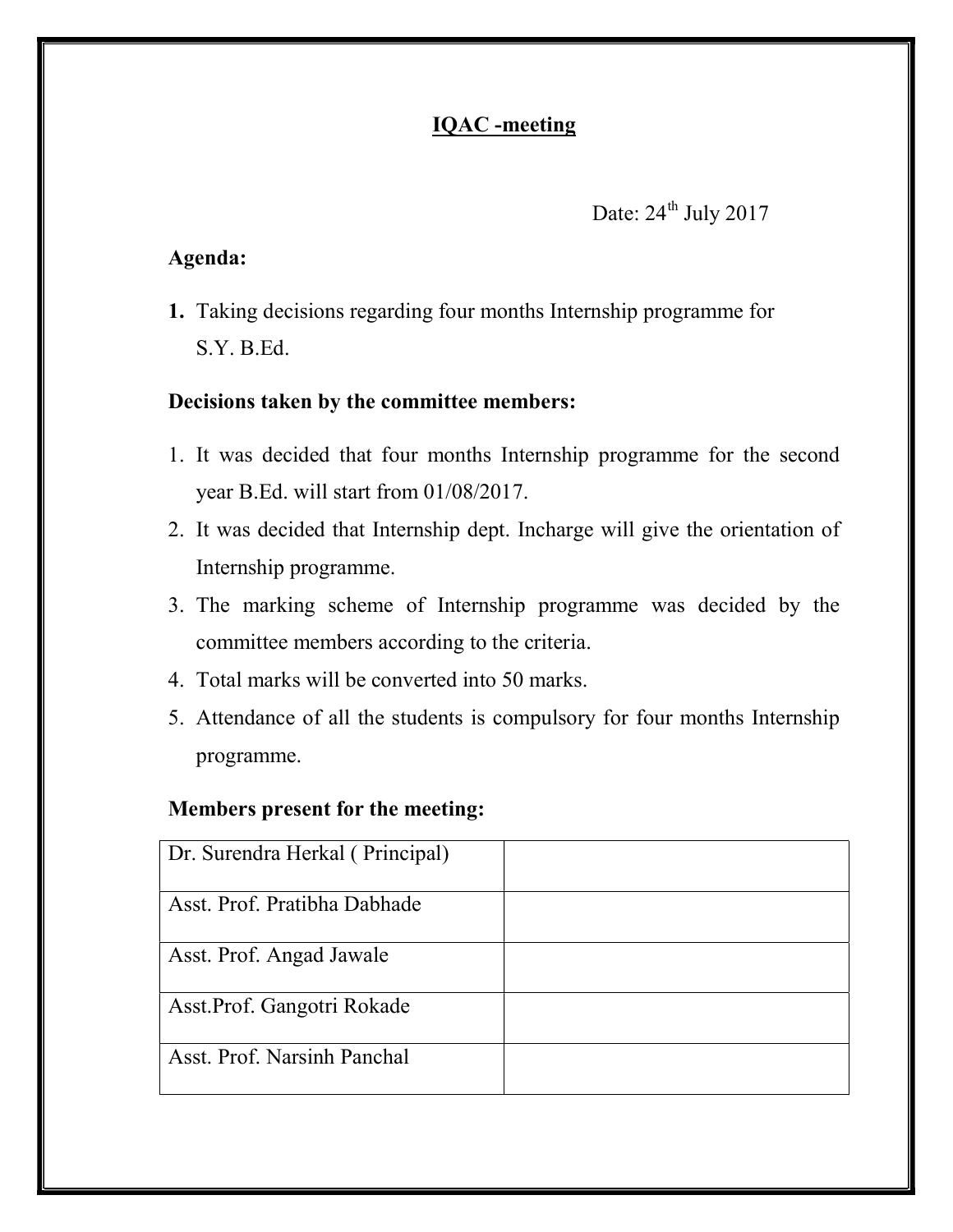Date: 1<sup>st</sup> December 2017

#### Agenda:

1. Taking decisions regarding the Practice lessons for F.Y. B.Ed.

#### Decisions taken by the committee members:

- 1. It was decided that Practice lessons orientation for F.Y.B.Ed. will be on 4<sup>th</sup> December 2017 and the lessons will be conducted during 8<sup>th</sup> December 2017 to 13<sup>th</sup> December 2017.
- 2. The marking scheme of practice lessons was decided by the committee members according to the criteria.
- 3. It was decided that the dept. In-charge will give orientation and the demonstration of each method of Practice lessons will be done by the trained ex-students of the college.
- 4. Attendance of all the students is compulsory for the Practice lessons.
- 5. Marks out of 100 will be given for each Practice lesson.
- 6. Total marks will be converted into 50 marks.

| Dr. Surendra Herkal (Principal) |  |
|---------------------------------|--|
| Asst. Prof. Pratibha Dabhade    |  |
| Asst. Prof. Angad Jawale        |  |
| Asst. Prof. Gangotri Rokade     |  |
| Asst. Prof. Narsinh Panchal     |  |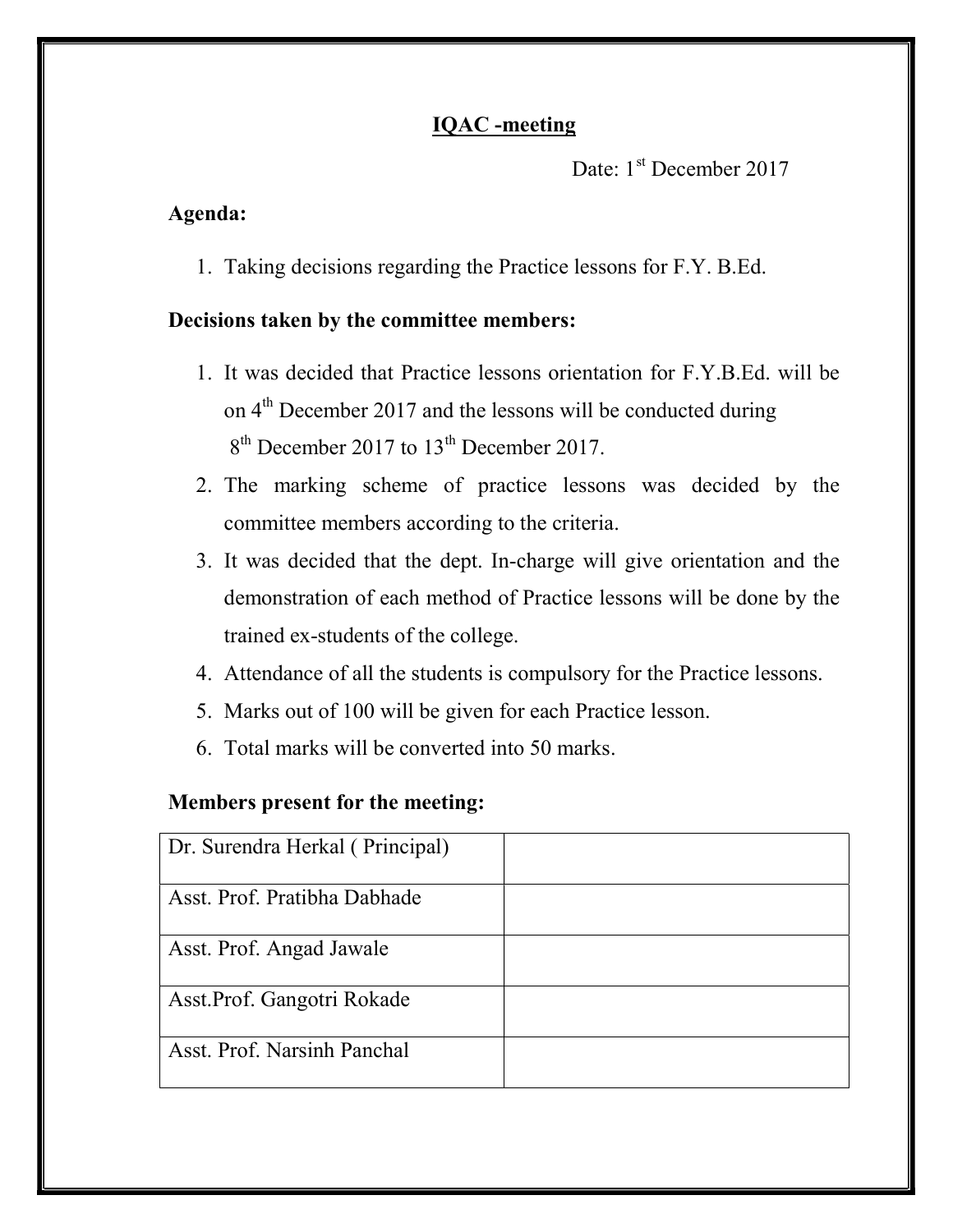Date: 13 December 2017

#### Agenda:

1. Taking decisions regarding one month Internship programme for F.Y. B.Ed.

#### Decisions taken by the committee members:

- 1. It was decided that one month Internship programme for the first year B.Ed. will be conducted from 18/12/2017 to 27/01/2018.
- 2. It was decided that Internship dept. In-charge will give the orientation of Internship programme.
- 3. The marking scheme of Internship programme was decided by the committee members according to the criteria.
- 4. Total marks will be converted into 50 marks.
- 5. Attendance of all the students is compulsory for one month Internship programme.

| Dr. Surendra Herkal (Principal) |  |
|---------------------------------|--|
| Asst. Prof. Pratibha Dabhade    |  |
| Asst. Prof. Angad Jawale        |  |
| Asst. Prof. Gangotri Rokade     |  |
| Asst. Prof. Narsinh Panchal     |  |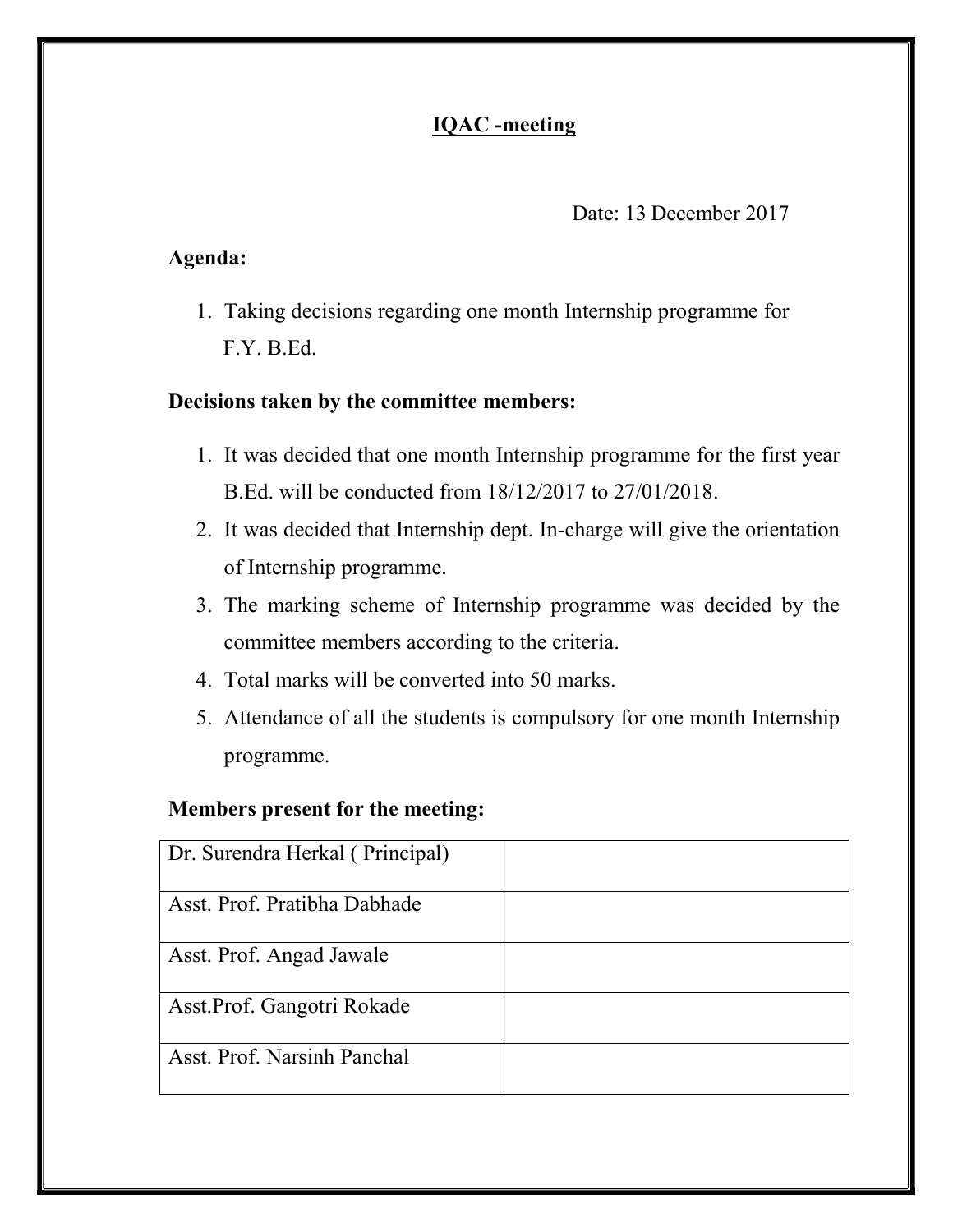Date:  $08<sup>th</sup>$  March 2018

#### Agenda:

1. Decision regarding workload distribution of Asst. Prof Ms. Anupriya Kumari.

#### Decisions taken by the committee members:

- 1. Decisions regarding the pending workload distribution of Asst.Prof. Ms. Anupriya Kumari was taken as she has resigned from the job and her last working day was  $08<sup>th</sup>$  April 2018.
- 2. The decision regarding the pending workload was taken by the committee members and the responsibility of department work and remaining internal evaluation work was given to Asst. Prof. Suryavanshi.
- 3. The first year and second year students from Ms. Anupriya's group were distributed amon all staff members so that there will be no problem in the internal evaluation.

| Dr. Surendra Herkal (Principal) |  |
|---------------------------------|--|
| Asst. Prof. Pratibha Dabhade    |  |
| Asst. Prof. Angad Jawale        |  |
| Asst. Prof. Gangotri Rokade     |  |
| Asst. Prof. Narsinh Panchal     |  |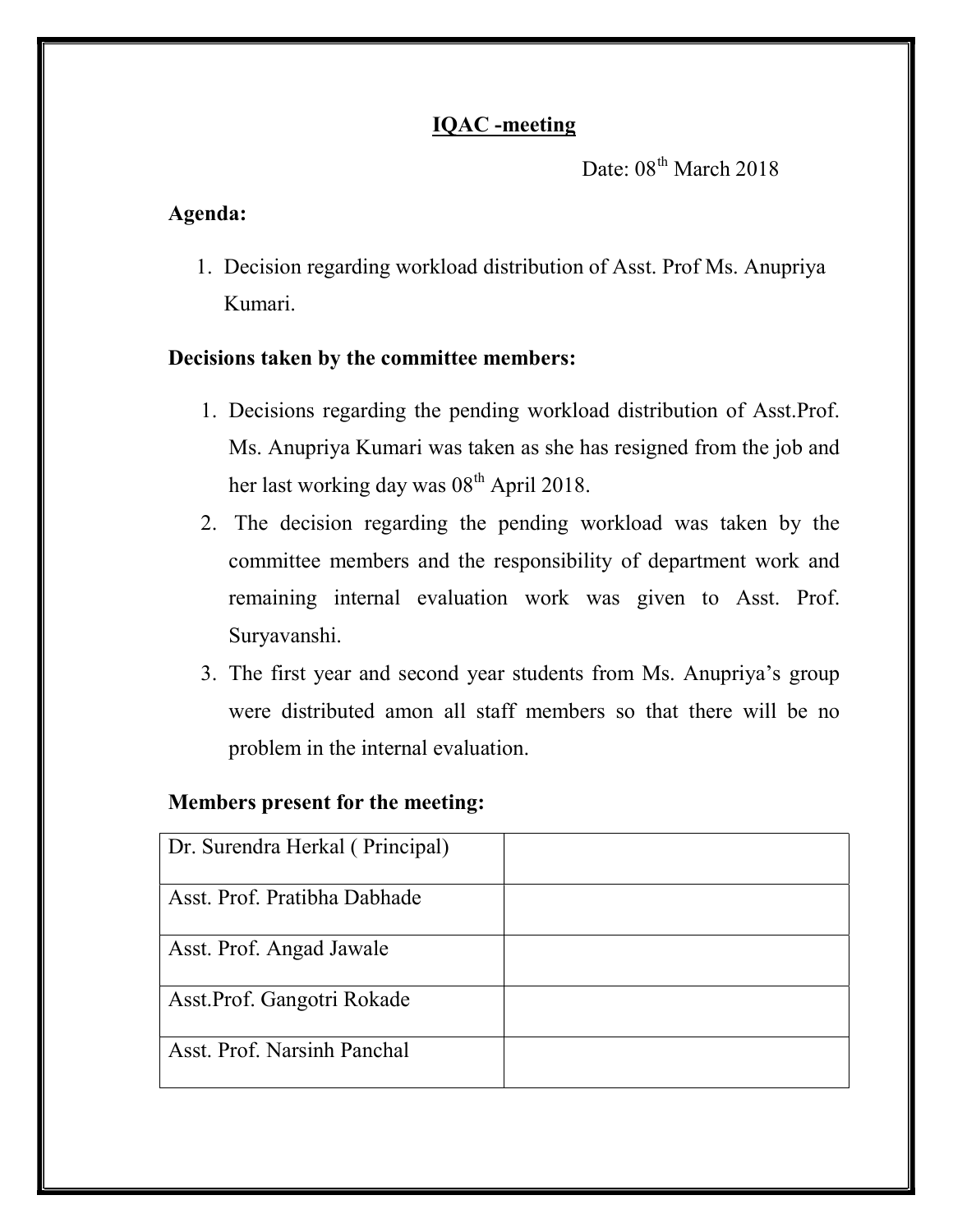#### Date:  $23^{\text{rd}}$  June 2017

#### Agenda:

2. Final distribution of F.Y. and S.Y. B.Ed. subjects and departments workload among the staff members.

#### Decisions taken by the committee members:

- 4. Decisions regarding the allotment of compulsory subjects to the staff members were taken.
- 5. The decision regarding the Allotment of methods for first and second year B.Ed. to the staff members according to the specialization was taken.
- 6. The workload distribution of various important departments for Both the years of B.Ed. was decided by the committee members.

| Dr. Surendra Herkal (Principal) |  |
|---------------------------------|--|
| Asst. Prof. Pratibha Dabhade    |  |
| Asst. Prof. Angad Jawale        |  |
| Asst. Prof. Gangotri Rokade     |  |
| Asst. Prof. Narsinh Panchal     |  |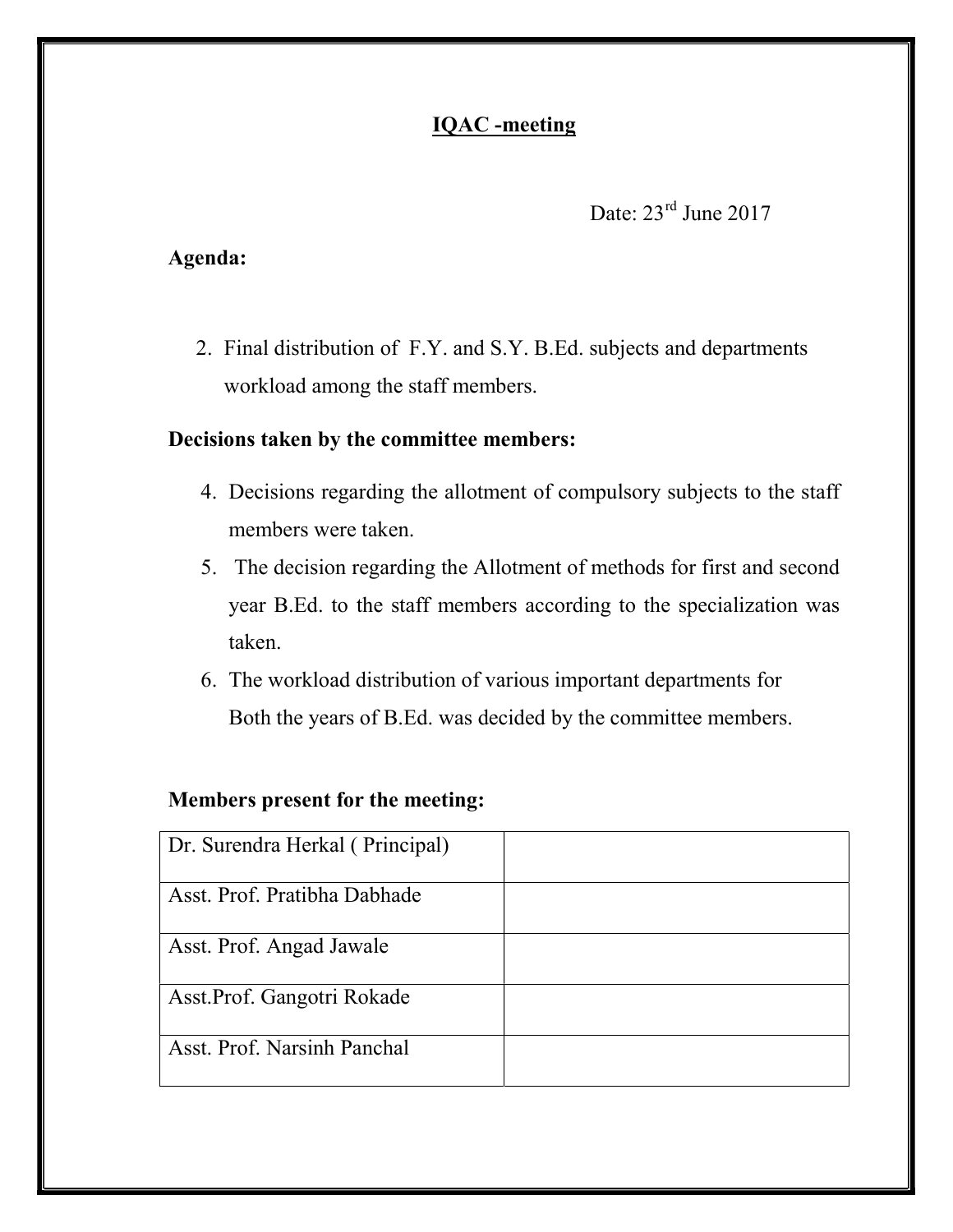Date:  $5^{th}$  February 2018

#### Agenda:

1. Taking decision regarding the Pre-Annual examination.

#### Decisions taken by the committee members:

- 1. It was decided that Pre-Annual Examination will start from  $1<sup>st</sup>$  March 2018.
- 2. All the subject teachers have to submit their respective subject question papers on or before  $25<sup>th</sup>$  February 2018 along with the marking scheme.
- 3. It was decided that the written examination will be of 80 marks for each compulsory papers of F.Y. B.Ed. Courses from 101 to 105.
- 4. The written examination of content and method papers for F.Y. B.Ed. Courses B.Ed. 106 and B.Ed. 107 will be conducted for 40 marks.
- 5. It was decided that the written examination for compulsory papers of S.Y. B.Ed. courses from 201 to 203 will be of 80 marks.
- 6. S.Y. B.Ed. course elective papers B.Ed. 204 and third method paper B.Ed. 205 will be of 80 marks.
- 7. The students who fail in the examination will rewrite the examination under the supervision of the subject teachers.

| Dr. Surendra Herkal (Principal) |  |
|---------------------------------|--|
| Asst. Prof. Pratibha Dabhade    |  |
| Asst. Prof. Angad Jawale        |  |
| Asst. Prof. Gangotri Rokade     |  |
| Asst. Prof. Narsinh Panchal     |  |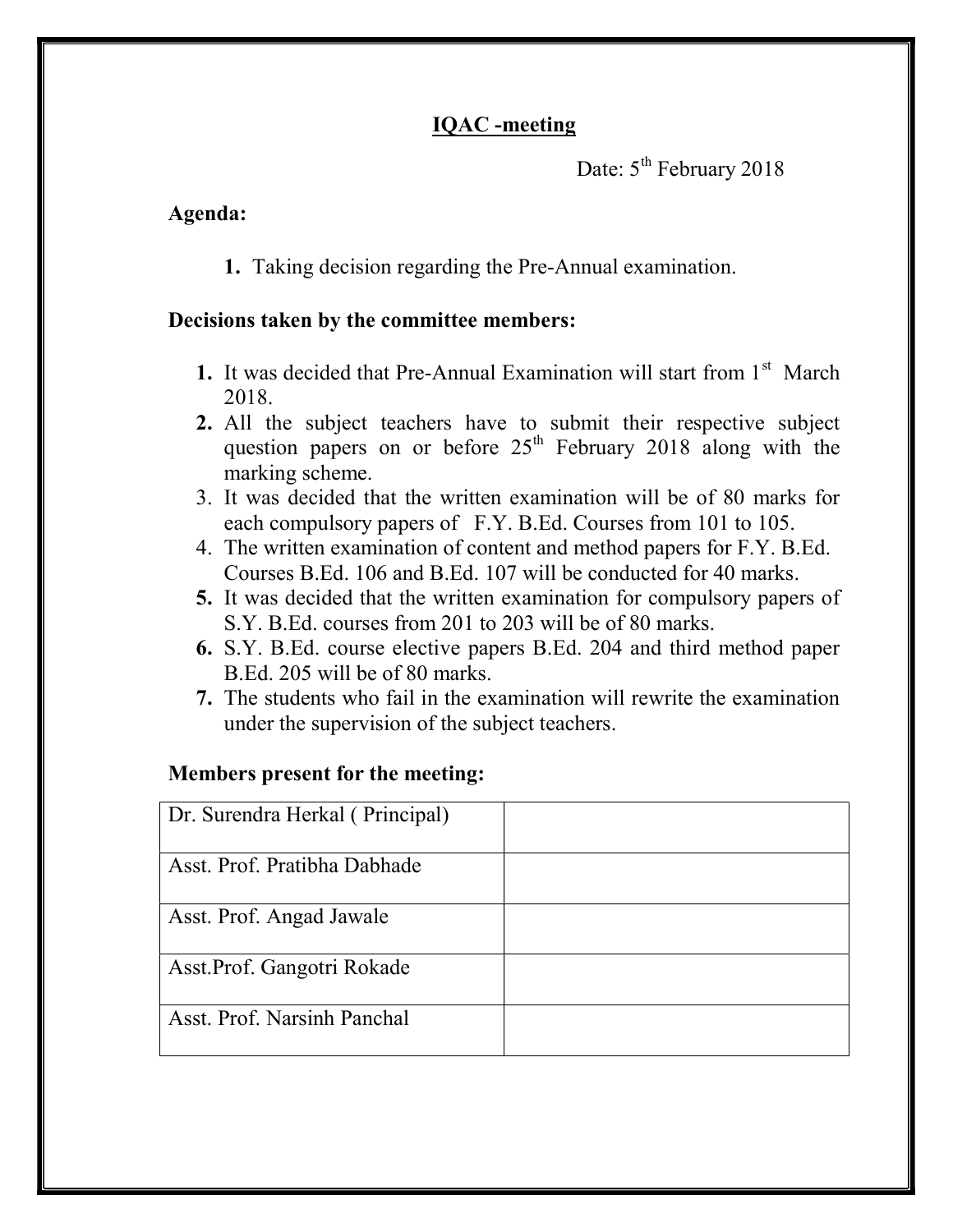#### Date:  $3<sup>rd</sup>$  July 2017

#### Agenda:

- 1. Taking decisions regarding the Marking scheme of S.Y. B. Ed. courses 208 to 212.
- 2. Taking decisions regarding conducting the activities & Guest lectures.

#### Decisions taken by the committee members:

- 1. It was decided that the selection and Planning of S.Y. B.Ed. Course 208-212 Activities and guest lectures will be done by the assigned teachers.
- 2. It was decided that the assessment will be done for 50 marks for each course.

| Dr. Surendra Herkal (Principal) |  |
|---------------------------------|--|
| Asst. Prof. Pratibha Dabhade    |  |
| Asst. Prof. Angad Jawale        |  |
| Asst. Prof. Gangotri Rokade     |  |
| Asst. Prof. Narsinh Panchal     |  |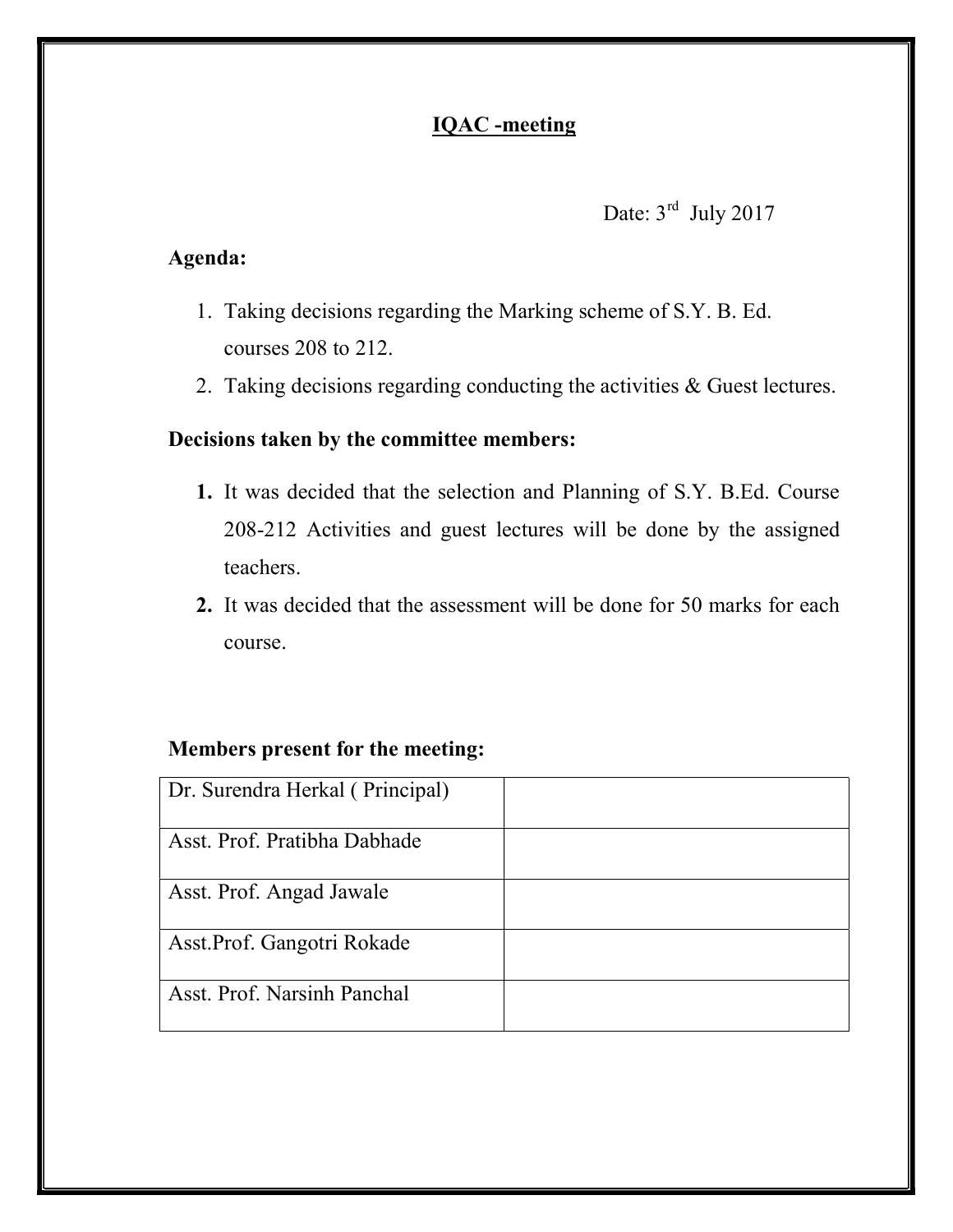```
Date: 15^{th} Nov.2017
```
#### Agenda:

- 1. Taking decisions regarding the Marking scheme of F.Y. B.Ed.109.
- 2. Taking decisions regarding conducting the demonstration lessons of team teaching, technology based teaching for F.Y. B.Ed.
- 3. Taking decisions regarding conducting Models of teaching workshop for F.Y. B.Ed.

#### Decisions taken by the committee members:

- 1. It was decided that F.Y. B.Ed. Course 109 will start from 22<sup>nd</sup> Nov. 2017.
- 2. For F. Y. B.Ed. Course 109, the marking scheme according to the criteria was decided by the committee members.
- 3. It was decided that the workshop will be conducted for Models of teaching. The assigned teacher-educators will conduct the demonstration lessons during the workshop. The model lesson-notes will be provided by the teacher educators.

| Dr. Surendra Herkal (Principal) |  |
|---------------------------------|--|
| Asst. Prof. Pratibha Dabhade    |  |
| Asst. Prof. Angad Jawale        |  |
| Asst. Prof. Gangotri Rokade     |  |
| Asst. Prof. Narsinh Panchal     |  |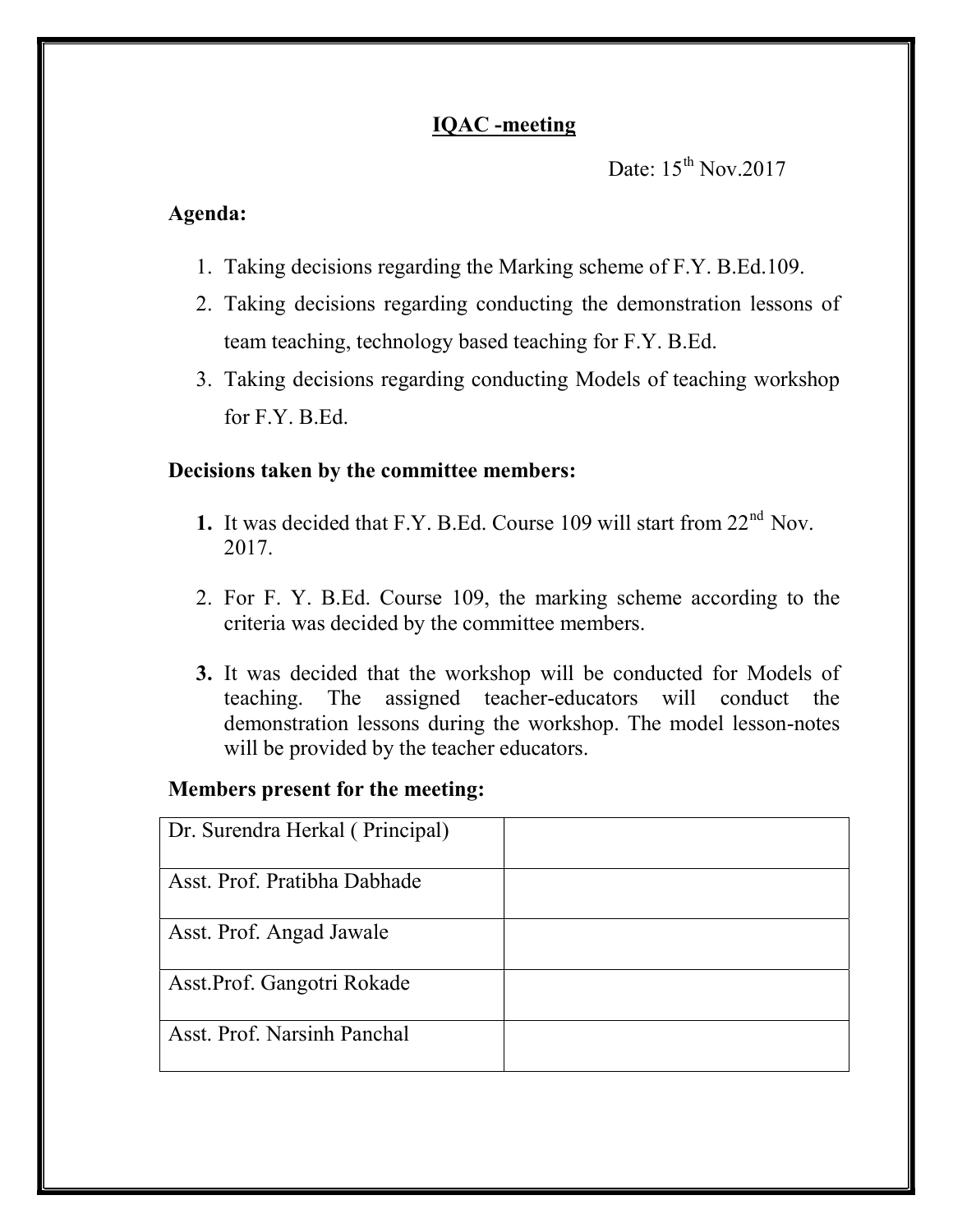#### Date:  $16^{th}$  February 2018

#### Agenda:

1. Taking decisions regarding the submissions and checking of all the Practicals.

#### Decisions taken by the committee members:

- 1. It was decided that the submission of practicals for Compulsory and method papers should be done by the students on or before  $10^{th}$ March 2018.
- 2. It was decided that the checking of practicals for Compulsory and method papers should be done on or before 20<sup>th</sup> March 2018.

| Dr. Surendra Herkal (Principal) |  |
|---------------------------------|--|
|                                 |  |
| Asst. Prof. Pratibha Dabhade    |  |
| Asst. Prof. Angad Jawale        |  |
| Asst. Prof. Gangotri Rokade     |  |
| Asst. Prof. Narsinh Panchal     |  |